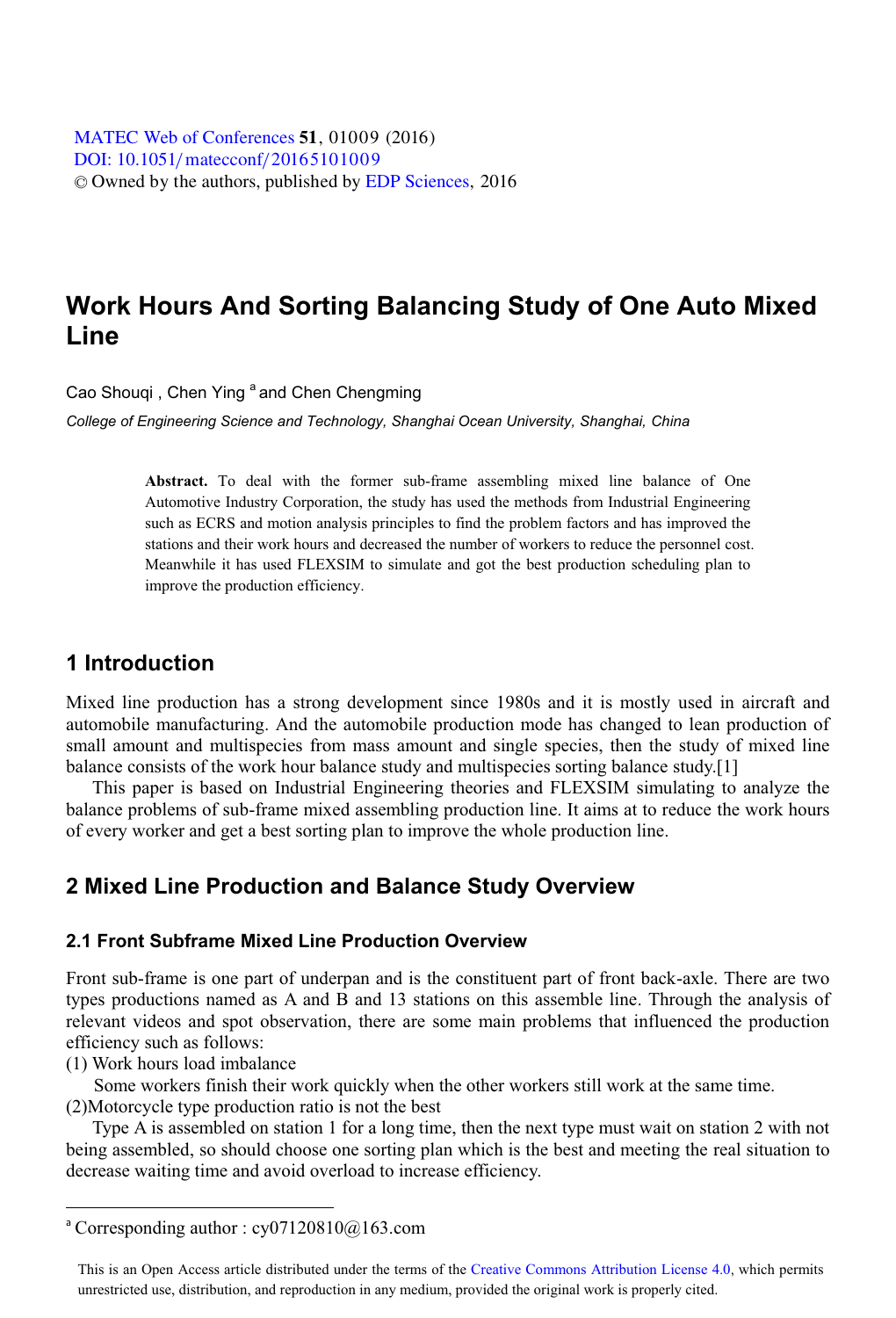# **2.2 Balance study methods overview**

# *2.2.1 Industrial Engineering theories*

For the work hours balance study, there are some methods as follows to solve the production balance in Industrial Engineering:

(1) ECRS analysis theory

This theory mainly aims at work allocation for each worker during the operating. Eliminate the not necessary motions and combine two or more easy motions and rearrange the motions order and simplify the complicated motion.

(2)Ten principles of motion analysis

The details are as follows:

- 1) The motions on both hands should be the same time and symmetrical.
- 2) Body movements should be the lowest level and achieve satisfaction.
- 3) Use objects' kinetic energy;
- 4) Tools and materials should be put close to workers and sorted in the best work order.
- 5) Use elements' and materials' self-weight to workers (Gravity feed).

6) Should have proper lighting equipments and the height of workbench and chairs should be good to workers.

7) Delete hands motions in possible and replaced by fixtures or feet tools, then workers can be relaxed.

- 8) Should combine two or more tools be one if possible.
- 9) The work load should be balanced; Let workers do less if possible.
- 10) Tools and materials should be put in the work stations in advance. [2-4]

### *2.2.2 Balance calculation formula*

The balance rate computational formula as follow:

Balance rate 
$$
\eta = 1 - \frac{N*C - t \cdot \tilde{\mathcal{L}}}{N*C} * 100\%
$$
 (1)

In the formula,  $t \notin \mathcal{B}$  is the total assembled time, *N* is the number of stations, *C* is operating beat.

# *2.2.3 FLEXSIM simulating*

FLEXSIM is a software developed by a American company. Some researchers used it to simulate the manufacturing process and count the whole assemble time to analyze through model the production line and set the corresponding parameters.[5]

# **3 Mixed Line Balance Study of Front Subframe**

For the work hours balance study, this paper set the product beat as  $A=66$ s/stage and  $B=60$ s/stage and each station has one worker and every two stations cannot start at the same time and if the last station's work is not finished, then the next station will not begin.

# **3.1 Work hours balance study**

# *3.1.1 Initial work hours data*

Table1 is the operating time of A and B: because of every worker's different proficiency and some others elements, so if the station work hours has  $\pm 10s$  different with the beat, it is acceptable. If the work hour is over or under the beat for 10s or more, it should be considered to be improved.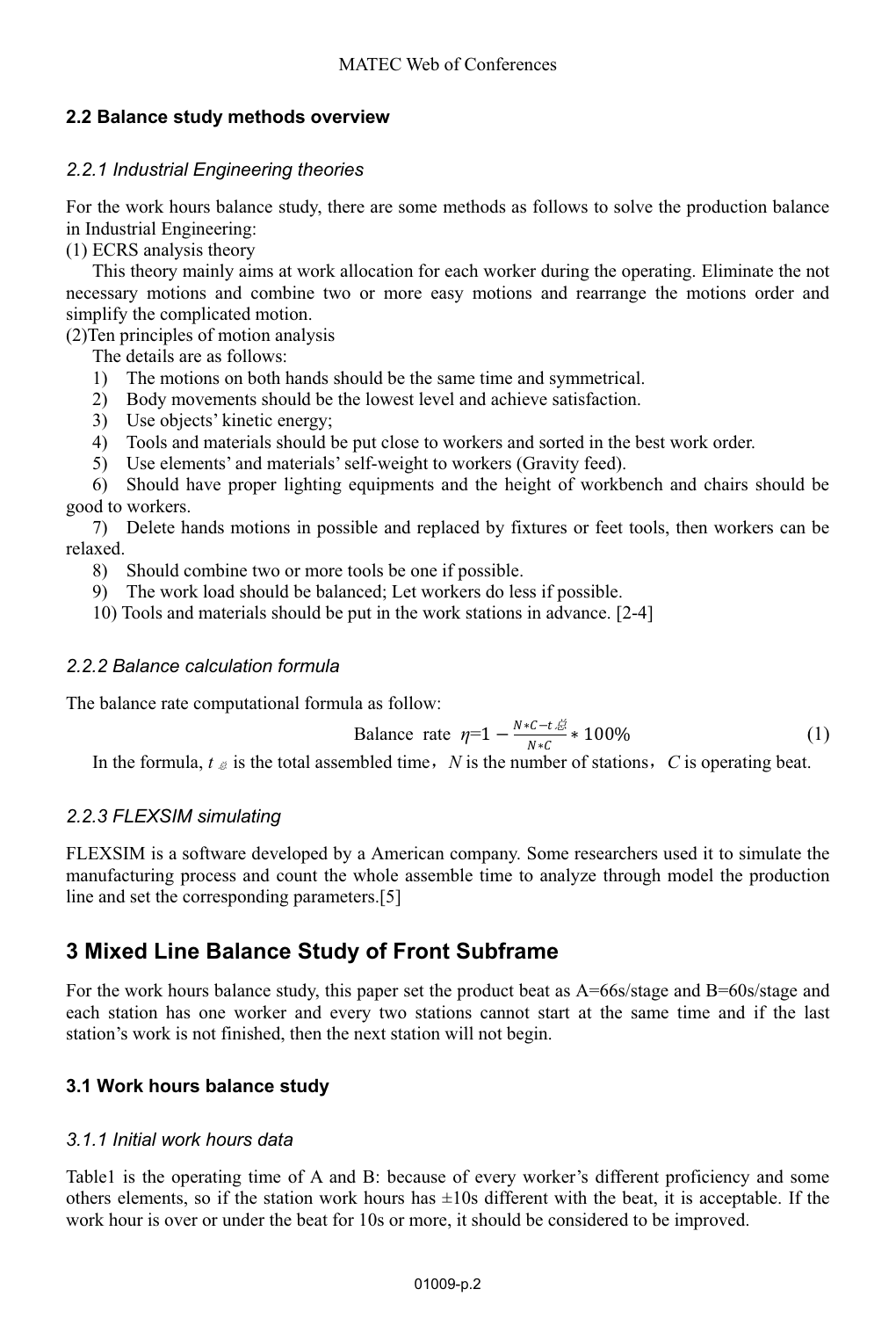#### IC4M 2016

| <b>Station</b> | A's work hour(s) | $B$ 's work hour(s) |
|----------------|------------------|---------------------|
|                | 54.20            | 63.20               |
| 2              | 61.06            | 62.83               |
| 3              | 80.81            | 50.92               |
| 4              | 63.07            | 45.91               |
| 5              | 70.47            | 73.90               |
| 6              | 62.97            | 59.01               |
| 7              | 67.59            | 74.31               |
| 8              | 74.16            | 54.51               |
| 9              | 64.92            | 67.11               |
| 10             | 68.07            | 62.45               |
| 11             | 53.25            | 58.08               |
| 12             | 78.56            | 64.69               |
| 13             | 64.04            | 48.16               |
| Total          | 863.17           | 785.08              |

**Table1.** A and B work hours

According to the beat, compare the station work hour with their type's beat and calculate the balance rate as follows:

(1) During A's processing, the time of station 3 and station 12 are over the beat like 13s and the time of station 1 and station 11 are under the beat like 12s. Station 1 and 13 are adjacent and so station 11 and 12 do, so need adjust these stations' work and facility layout.

(2) During B's processing, operating time of station 5 and 7 and 9 are all over the operating beat and they are choke point stations that need be improved, meanwhile, the operating time of station 4 and 13 are smaller and also need get reassignment.

### (3) Initial balance rate

Put the work hour data of A and B, then get their balance rate as follows:

Balance rate of A:  $\eta_{AI}$ =1  $-\frac{13*66-863.17}{13*66}$   $\neq$  100%=100.6%>100%. Balance rate of B:  $\eta_{BI}$ =1  $-\frac{13*60-785.08}{13*60} * 100\%$  = 100.65%>100%.

From the result, both A and B's work hours balance rate is not normal. Then analyze each station's process and find the problem and optimize based on the Industrial Engineering principles.

# *3.1.2 The analysis of productions' work hours*

Because every station has a lot process and the methods for improvement is the same, so take the improvement of A's station 11 and 12 for example.

| <b>Table 2.</b> Process of A's station 12 |
|-------------------------------------------|
|-------------------------------------------|

| Work content                                                                    | Time(s) |
|---------------------------------------------------------------------------------|---------|
| 1. Get material a                                                               | 37.41   |
| 2. Tie up the power steering machine oil filling pipe to power<br>steering pump | 3.60    |
| 3. Get material b                                                               | 6.11    |
| 4. Install inlet oil pipe to storage tank assembly                              | 2.44    |
| 5. Install power steering oil pot to power steering pump                        | 4.79    |
| 6. Connect air conditioning evaporation tube and radiator                       | 6.60    |
| 7. Tidy engine lines                                                            | 3.80    |
| 8. Install quick release buckle to sub-frame                                    | 5.16    |
| 9. Self-check                                                                   | 8.65    |

From Table2, this station's time of getting materials is 37.41s and close to 1/2 of all time. So the distance of materials and station should be adjusted and decrease the time. The details are as follows: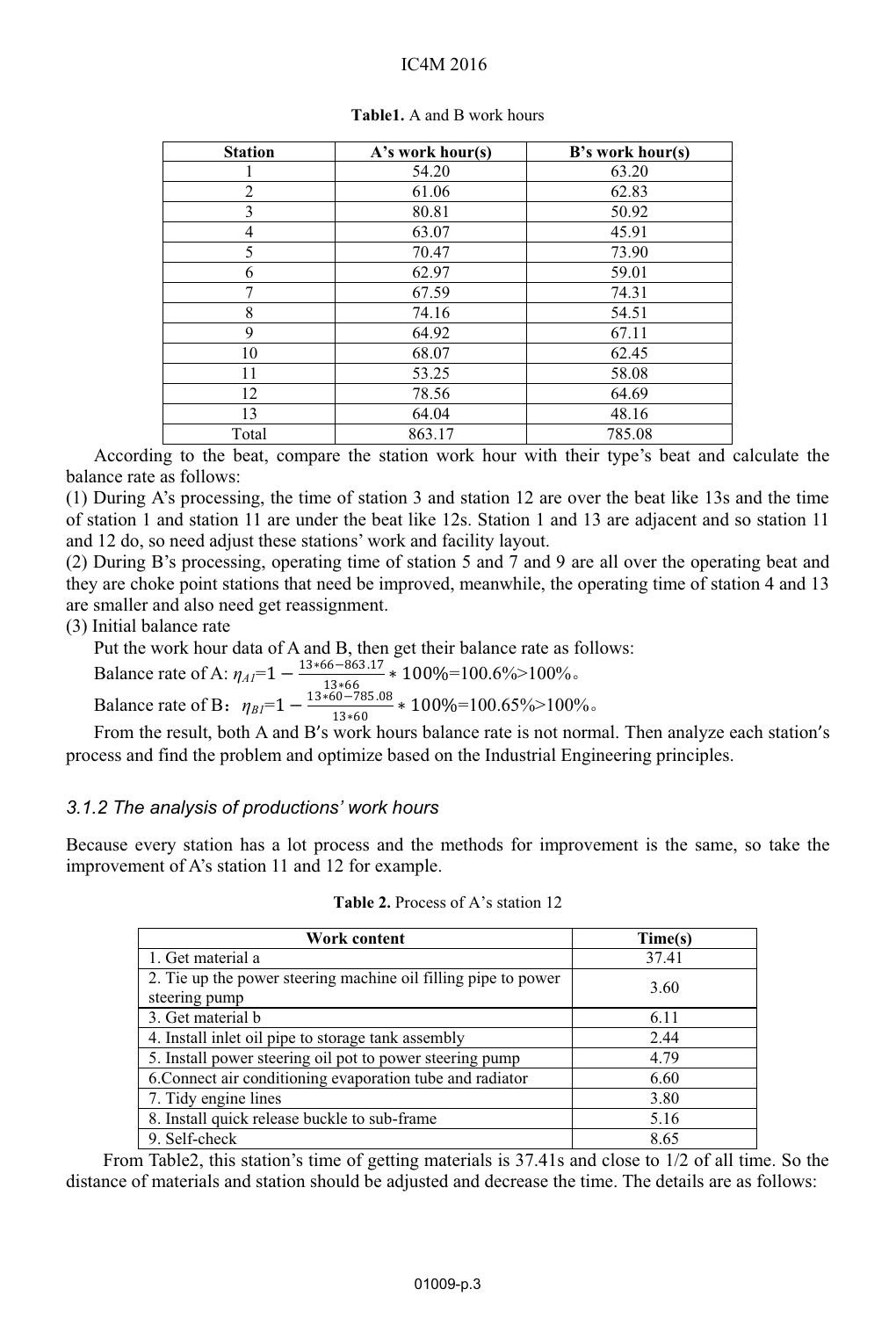#### MATEC Web of Conferences

| <b>Get materials</b> | <b>Objects</b>                                                         | Time(s) | Left hand operating<br>state( $0$ is operating/ $1$<br>is waiting) | <b>Right hand</b><br>operating state(0 is<br>operating/1 is<br>waiting) |
|----------------------|------------------------------------------------------------------------|---------|--------------------------------------------------------------------|-------------------------------------------------------------------------|
| Get material 1       | Pneumatic gun                                                          | 1.29    |                                                                    | $_{0}$                                                                  |
| Get material 3       | Steering liquid<br>storage pot to<br>binning pump fuel<br>sucking pipe | 1.80    | $\theta$                                                           |                                                                         |
| Put down material 4  | Cock                                                                   | 1.00    | $\theta$                                                           | $\theta$                                                                |
| Get material 8       | Clip                                                                   | 5.03    | $\theta$                                                           |                                                                         |
| Get material 9       | nipper                                                                 | 1.11    | $\theta$                                                           | 0                                                                       |
| Put down material 10 | nipper                                                                 | 0.49    |                                                                    | $\theta$                                                                |
| Get material 11      | Component                                                              | 0.84    | $\theta$                                                           |                                                                         |
| Get material 16      | Nut                                                                    | 1.69    |                                                                    | $\theta$                                                                |
| Get material 17      | Line assembly                                                          | 2.16    | $\theta$                                                           |                                                                         |
| Get material 18      | Lube                                                                   | 0.92    | $\theta$                                                           | 0                                                                       |
| Put down material 22 | Electric gun                                                           | 0.84    |                                                                    | $\theta$                                                                |
| Get material 23      | White paint pen                                                        | 1.85    | 0                                                                  |                                                                         |

**Table 3.** Some operation details of station 12

A. Analyze Table3's data and get the conclusion: the motions about getting material 3 and 4, because of the left hand waiting of motion 3 and both hands can operate together, so can integrate their time and the final time is 1.80s; Same to above, combine the motion 8 and 9 and the final time is 5.03s. And then use the same method and combine the motion 10 and 11 and the final time is 0.84s. As the same, combine the motion 16 and 17 and the final time is 2.16s and combine the motions of putting down material 22 and 23 and the final time is 1.85s. After all the improvement, the all operating time of station 12 is 73.43s.

B. Because the operating time of station 11 is short and the residual quantity with the beat is 12s, so transfer second process of station 12 to the worker of station 11,then the operating time of station 12 changes to 66.51s and time of station 11 changes to 60.17s.

As well, use the same methods to improve the other stations of type A and B that need improved.

# *3.1.3 Stations' work hours balance analysis after improved*

Calculate and adjust the process and facility layout towards different motorcycle types again and again, then get the total assembled work hours after improvement as A is 781.64s and B is 708.98s.

Through the formula, the after work hour balance rate of type A and B are as follows:

A's after balance rate˖*ηA2*=98.69%

B's after balance rate:  $η<sub>B2</sub>=98.47%$ 

# *3.1.4 Station work hour balance study conclusion*

The conclusion is that has used the Industrial Engineering methods to adjust and improve station process and decreased the number of stations and decrease the personnel cost and the station work hours are all close to the beat.

# **3.2 Productions process sorting balance study**

This paper assumes that front sub-frame assembled line is stable and process continuously, the date need for type A and B of the market are 270 stages and 180 stages and the day work hour is 8h.

# *3.2.1 Production beat*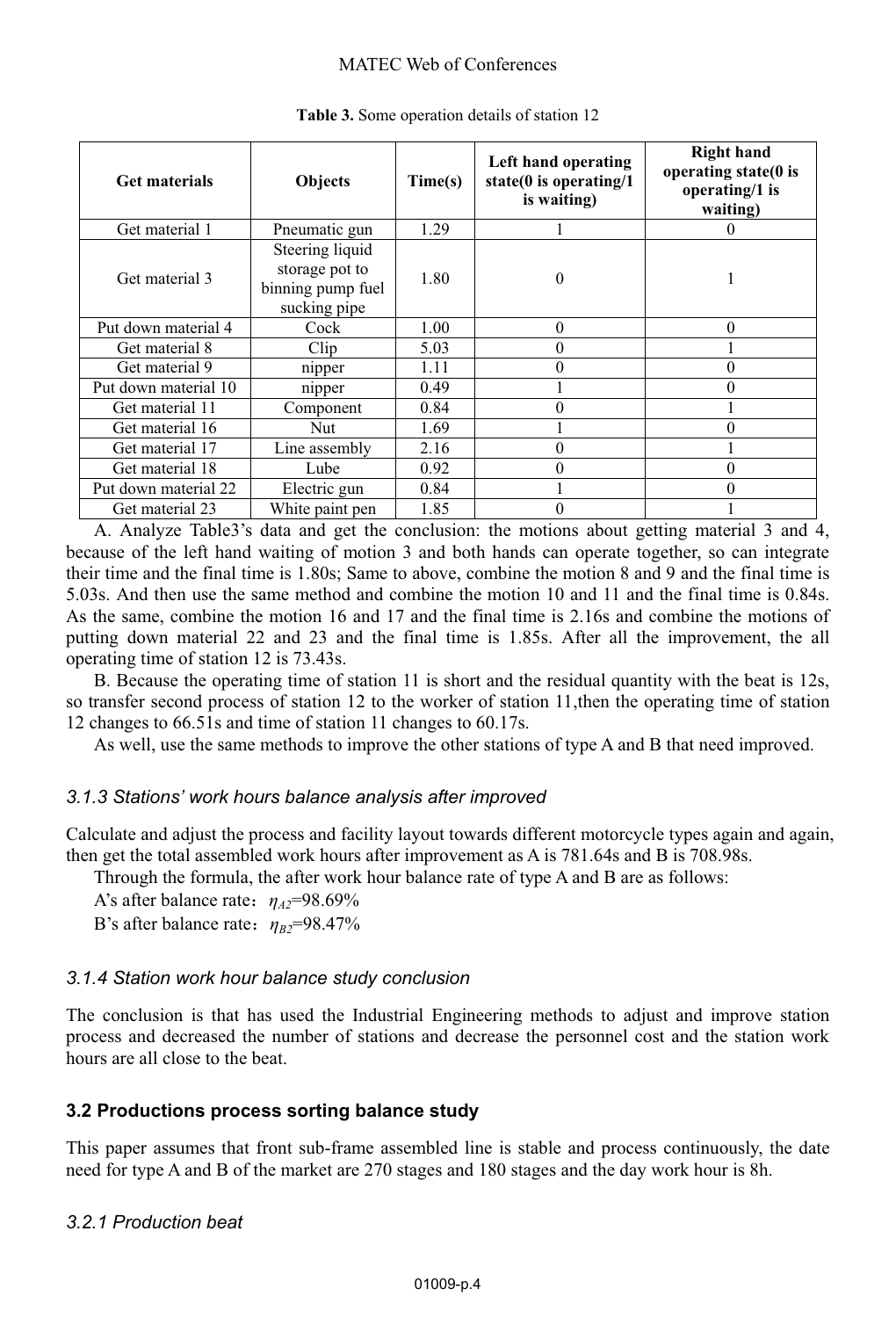In the mixed line process, the mixed beat

 $r = Work$  hours / Sum of all type needs (2) According to the above assumption, this mixed beat  $r = \frac{8 * 60 * 60 s}{270 + 180} = 64$  s/Stage.

# *3.2.2 Sorting combinatory analysis*

All the sum needs of type A and B is 450 stages and use the cyclic sorting method to find the minimum cell of two types' needs ratio, according to the number in the minimum cell to sort and then recycle it. Under this assumption, the number of sorting combinatory is *n*=  $(3 * 2 * 1) * (2 * 1)$  $\frac{5*4*3*2*1}{2}$  =10.

# *3.2.3 Sorting simulation analysis*

There is 10 different sorting plans and if calculate one by one will be a huge work. So it uses FLEXSIM to simulate. Set the objective function  $=\sum_{N}^{N}$ *IDLE*. + *i N*  $f = \sum_{i=1}^{N} IDLE_i + \sum_{i=1}^{N} OVER_i$ and *IDLEi* is the

waiting time,  $OVER_i$  is overload time. The sorting plan with the minimum  $f$  is the best.

(1) Build simulation model

According to entities in FLEXSIM, build the model for simulation as the follow Figure1:



#### **Figure1.** Model building

(2) Sorting combinatory parameter determination

Set the relevant parameter in FLEXSIM according to each type's beat and every sorting combinatory. During the model building, generator 3 is the output pot of all the processed products. And input every arrival's time when the arrival method is "Arrival time schedule"

(3) Operating time parameter determination

Set "Deal depends on the type of entities" and set every generator's case and face to the real.

(4) Set the simulation time and get the final conclusion.

# *3.2.4 Choose result of sorting plans*

According to simulation analysis through FLEXSIM, get every objective function value as follows:

| Sorting plan | Objective function $f$ |
|--------------|------------------------|
| 12211        | 25721.31               |
| 21112        | 25655.72               |
| 21121        | 26305.08               |
| 21211        | 26313.52               |
| 22111        | 25664.18               |
| 11122        | 25686.35               |
| 11212        | 26313.18               |

**Table 4.** Every sorting plan's function value